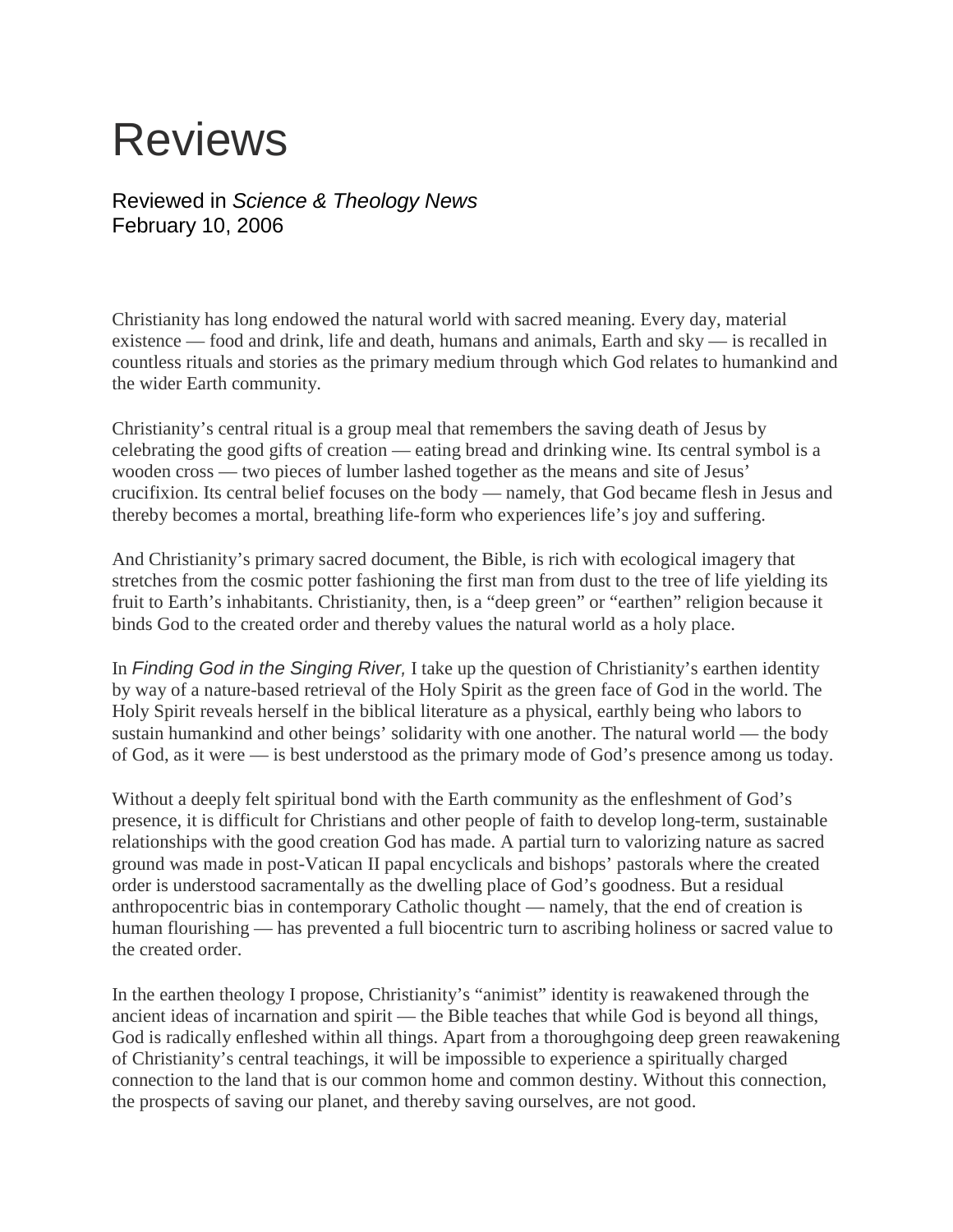#### **It's elemental, my dear**

While Christianity's primordial identity is fundamentally nature-centered and body-loving, this thesis has historically been at odds with a residual Platonist tendency within Christian theology to emphasize spirit or mind as superior to matter or body. But rather than prioritizing the spiritual over the earthly, Scripture figures the Holy Spirit as a carnal, creaturely life-form always already interpenetrated by the material world. Indeed, the Bible is awash with imagery of the Holy Spirit borrowed directly from the natural world. The four traditional elements of natural, embodied life — earth, air, water and fire — are constitutive of the Holy Spirit's biblical reality as an enfleshed being who ministers to God's creation.

As earth, the Holy Spirit is both the divine bird with an olive branch in its mouth that brings peace and renewal to a broken world, and a fruit bearer — such as a tree or vine — that yields the virtues of love, joy and peace in the life of the disciple. As a bird or a flowering tree, the Holy Spirit is a living being who shares a common physical reality with all other beings. Far from being the "immaterial substance" defined by the canonical theological lexicon, the Holy Spirit is imagined in the Bible as a material, earthen life-form who mediates God's power to other Earth creatures through her physical presence.

As air, the Holy Spirit is both the vivifying breath that animates all living things and the prophetic wind that brings salvation and new life to those it indwells. The nouns for the Holy Spirit in the biblical texts — rûach in Hebrew and pneuma in Greek — mean "breath," "air" or "wind." Literally, the Holy Spirit is pneumatic, a powerful air-driven reality analogous to a pneumatic drill or pump. The Holy Spirit is God's all-encompassing, aerial presence in the lifegiving atmosphere that envelops and sustains the whole Earth. As such, the Holy Spirit escapes the horizon of human activity and cannot be contained by human constraints. The Spirit is divine wind — the breath of God — that blows where she wills, driven by her own elemental power and independent from human attempts to control her, refreshing and renewing all broken members of the created order.

As the living water, the Spirit quickens and refreshes all who drink from her eternal springs. As physical and spiritual sustenance, the Holy Spirit is the liquid God who imbues all life-sustaining bodily fluids with flowing divine presence and power. Moreover, the water God flows and circulates within the soaking rains, dewy mists, thermal springs, seeping mud holes, ancient headwaters, swampy wetlands and teeming oceans that constitute the hydrospheric Earth. The Holy Spirit as water makes possible the wonderful succulence of life as we experience it on a liquid planet sustained by nurturing flow patterns.

Finally, as fire, the Holy Spirit is the bright flame that alternately judges evildoers and ignites the prophetic mission of the church. Fire is an expression of God's austere power. On one level, it is biblically viewed as the element God uses to castigate human error. But it is also the symbol of God's unifying presence in the fledgling Christian community where the divine pneuma — the rushing wind of God — is said to have filled the early church as its members became filled with the Spirit, symbolized by, as it says in Acts 2:3, "tongues of fire [that were] distributed and resting on each one" of the early church members. Aberrant, subversive and creatively destructive, God as fire scorches and roasts who and what she chooses apart from human intervention and design — like the divine wind that blows where she wills.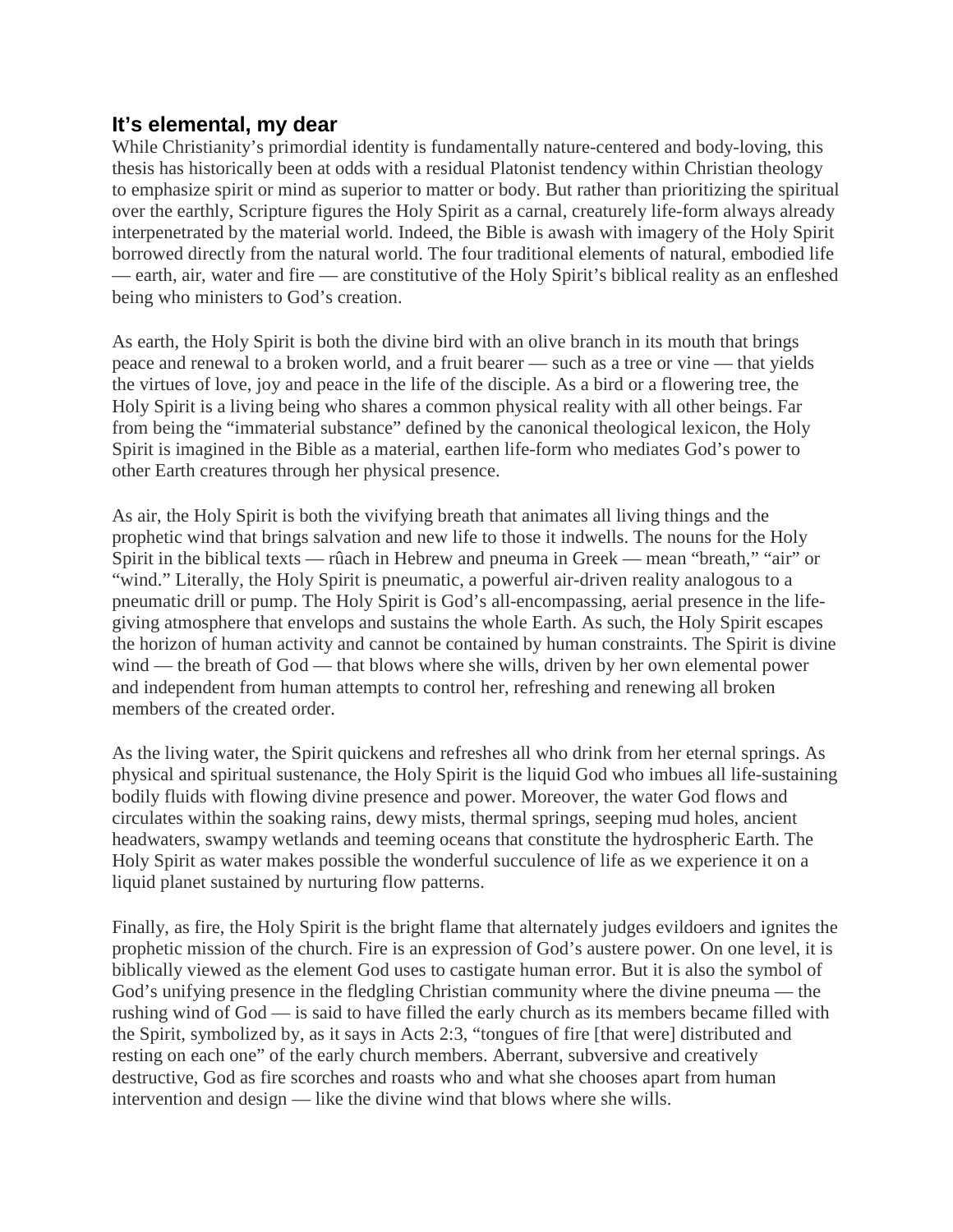God as Spirit is biblically defined according to the tropes of earth, wind, water and fire. The Earth's bodies of water, communities of plants and animals, and eruptions of fire and wind share in the Holy Spirit's very nature, as she is continually enfleshed through natural landscapes and biological populations. The Holy Spirit is an earthen reality — God's power in the land and sky that makes all things live and grow toward their natural ends. God is living in the ground, swimming through the oceans, circulating in the atmosphere. God is always afoot and underfoot as the quickening life force yearning to bring all denizens of our sacred Earth into fruition and wellbeing.

### **Idolatrous ecology**

Pope John Paul II and many bishops — as well as countless religious leaders from non-Catholic traditions — have broken new ground in religious environmentalism by emphasizing the biblical creation story and the ethic of respect for life as central to a moral response to the ecological crisis. On New Year's Day 1990, Pope John Paul II issued "The Ecological Crisis: A Common Responsibility." A year later, U.S. Catholic bishops promulgated

"Renewing the Earth" as a response to the crisis. These statements and others emphasize the goodness of God's creation, and that Adam and Eve were made in God's image in order to exercise dominion over the Earth in wisdom and love. Human sin, however, destroyed this divine ordering and creation has suffered as a result of human beings' continued decisions to not live in harmony with the Creator's plan. Pope John Paul and the bishops have regarded the environmental crisis as a moral crisis.

Catholic social teaching prioritizes human welfare as the bedrock norm for maintaining the wellbeing of creation. In his 1990 World Day of Peace address, Pope John Paul made this point in the language of a moral first principle: "Respect for life, and above all for the dignity of the human person, is the ultimate guiding norm for any sound economic, industrial or scientific progress." The pope and bishops contended that locating human need at the center of environmental policy-making results — in a ripple-like effect — in the extension of moral regard for non-human creatures.

The logic is that once the needs of the human community are secured, human beings will be empowered to reach out in justice and compassion to the wider biotic community. At the World Day of Peace in 1999, the pope makes a similar point: "Placing human wellbeing at the center of concern for the environment is actually the surest way of safeguarding creation; this in fact stimulates the responsibility of the individual with regard to natural resources and their judicious use."

It is understandable why they place human dignity at the center of environmental wellbeing. On apparent biblical grounds and in light of the environmentally degraded state of most human populations, it is natural to posit the restoration of human dignity as the keystone value necessary for building a morally just social and ecological order. It is assumed that making human flourishing the center of environmental concern will have a green halo effect on other beings.

## **'Ecological without being ecocentric'**

Catholic social teaching has another reason for assigning, relative to the whole of the natural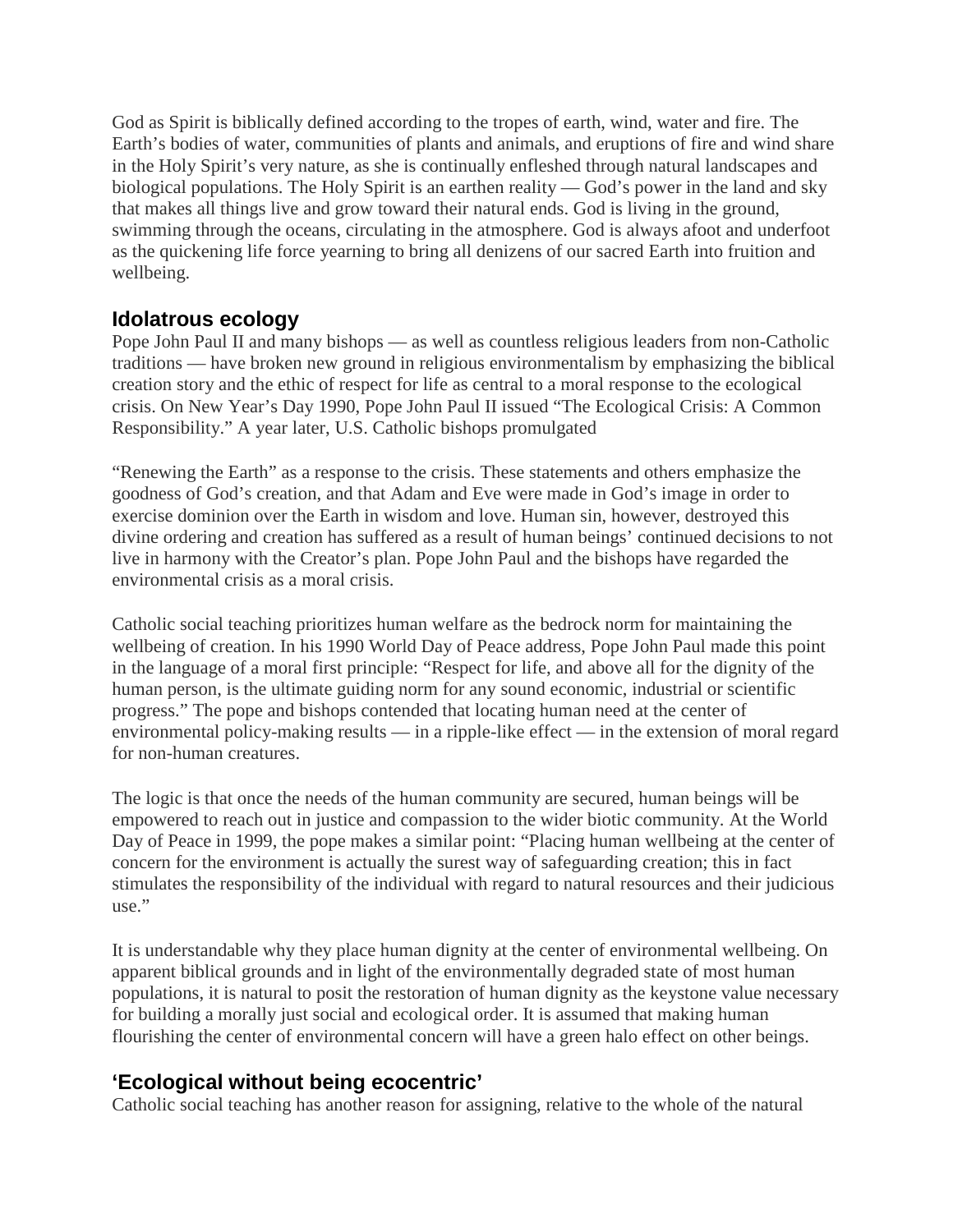order, supreme value to human well-being: It protects Christian ecology from erasing the distinctions between humans and others in the manner of creation spirituality. This anxiety with this type of spirituality is given full expression in the bishops' 1991 pastoral statement, which calls for a love for creation that is "ecological without being ecocentric." The bishops warn, "We can and must care for the Earth without mistaking it for the ultimate object of our devotion."

This statement clarifies the difference between "ecological theology," which preserves the hierarchical order that separates Creator and creation, and "ecocentric theology," which runs the risk of overly venerating nature as an object of worship, according to the pope and bishops. If there is excessive dialogue with nonreligious environmentalism, mainstream Protestant and Catholic theology worries that Christianity will disintegrate into a neopagan reverence for earthen well-being that blurs the distinctions between God, humans and others — which some Christians deem necessary for a proper and ordered relationship with creation. In a word, the charge against deep green theology is idolatry, that is, bestowing undue reverence on the creation that diminishes God's status as the supreme bearer of absolute value. But how well- grounded is this charge?

Human dignity — the primary focus of classical Catholic doctrine — is best secured by maintaining the health of biologically diverse species linked together through intricate feeding relationships. Correspondingly, practical decisions about resource allocations and the like should focus on ensuring the dynamism and vitality of the energy cycle, not on the particular needs of individual participants within the cycle, including individual human needs. In conversation with conservation biology from a religious perspective, we humans should see ourselves as equal citizens of the biotic order, rather than as overlords of creation who possess more value than other beings.

Critics regard this subordination of human concerns to the welfare of the whole as a dangerous flattening of important differences, even a kind of ecofascism in which human interests are now located in — or subordinated to — the wider orbit of ecosystemic interests. The point is not that human happiness is unimportant in green systems theology, but rather without the well-being of the whole as the paramount concern, attention to human needs and interests is not possible. Frankly, if the worldwide system of energy flow patterns collapses due to ecocatastrophe of our own making, then our discussions about whether human beings have more value than other beings will seem academic at best and, at worst, contributory to the very mind-set that gave rise to the collapse in the first place.

## **Home of God's presence**

If earthen theology seeks to shift the center of gravity toward ecosystem well-being rather than human flourishing as such, does this make it a type of paganism or idolatry that dare not speak its name — I think not. The witness of Scripture and tradition is to the world as the abode of divinity, the habitation of life-giving Spirit, the home of God's presence where the rhythms and vitalities of everyday life are sacred. All life is sacred because the Earth is a natural system alive with God's presence, which supports the well-being of all created things.